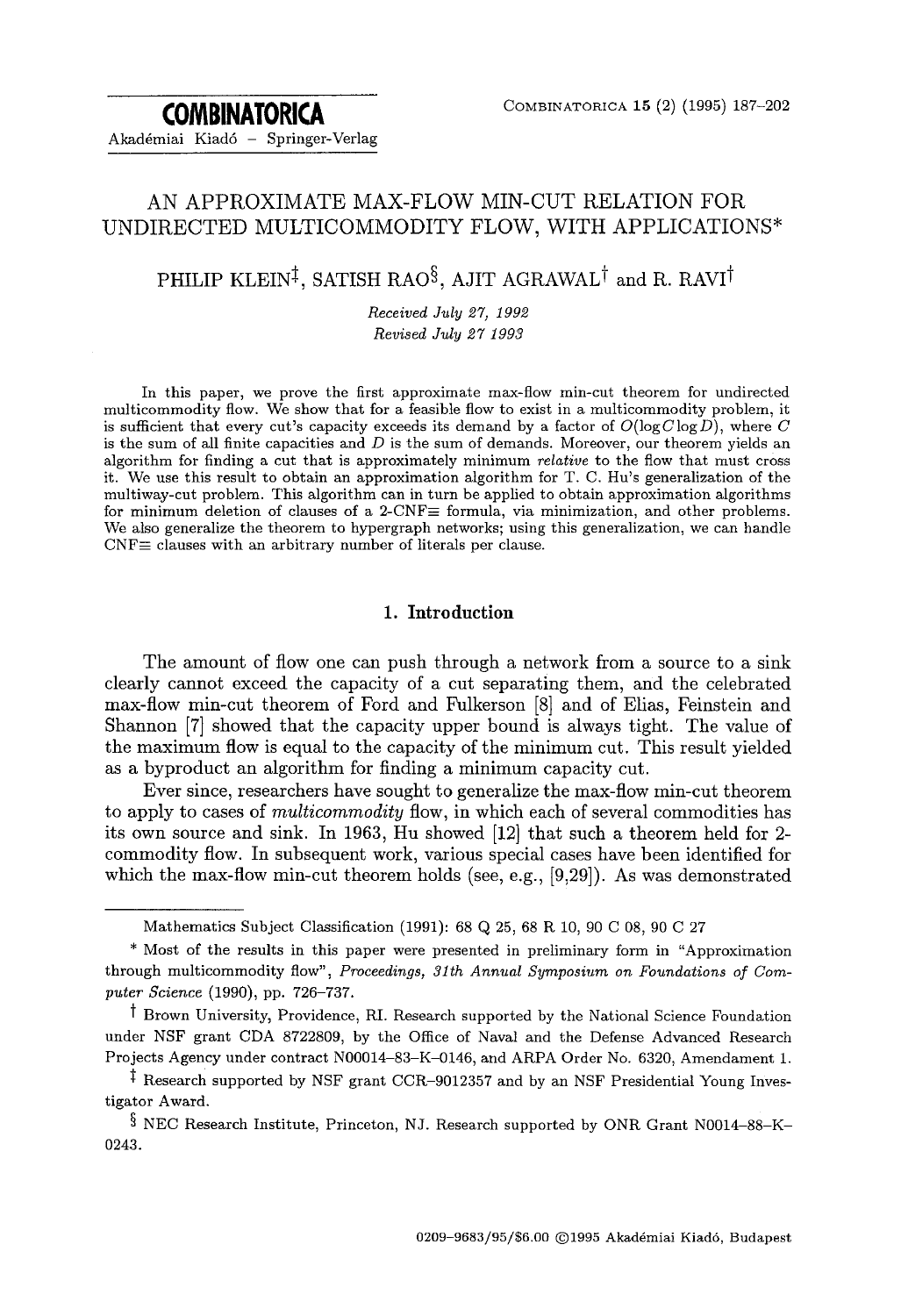fairly early, however, no such theorem can hold in general for all multicommodity flow instances.

Leighton and Rao [19] recently defined the notion of an *approximate* max-flow min-cut theorem, by showing that the capacity upper bound is within a logarithmic factor of being tight for a special class of multicommodity flow instances, called *uniform* multicommodity flow. In a uniform flow problem for a graph C, a flow of value 1 is required between every two nodes of  $G$ . Their approximate max-flow min-cut theorem also yields an algorithm for finding an approximately *sparsest cut,*  which in turn is the basis for a variety of approximation algorithms for NP-complete graph problems.

In this paper, we prove an approximate max-flow min-cut theorem that holds for all undirected multicommodity flow problems. We allow both nodes and edges to have capacities.

Theorem 1.1. *Consider an undirected multicommodity flow instance where the sum of the demands is D and the sum of the finite capacities is C (and demands and capacities are integral). In order for there to exist a feasible flow, it is sufficient that every cut's capacity exceeds the demand across the cut by a factor of*  $O(\log C \log D)$ *.* 

Moreover, our theorem yields an algorithm for finding a cut that is (approximately) minimum *relative* to the flow that must cross it. That is, a minimum cut is one minimizing the ratio

## capacity of the cut/demand crossing the cut

Theorem 1.2. *There is a polynomial-time algorithm to find an approximately minimum multicommodity cut. The approximation factor is*  $O(\log C \log D)$ *, where the sum* of the *demands is D and the sum* of *the finite capacities is C, and the demands and capacities* are *integral.* 

By appropriate choices of source-sink pairs, one can use this algorithm to find cuts that are (approximately) minimum subject to certain criteria.

The following observation is useful in applications where either the capacities or demands (but not both) are superpolynomial. It can be proved using a rounding technique; we omit the proof.

Observation 1.3. *If* either *C or D is polynomial in n, the* number *of nodes of C, then the approximation factor in Theorem 1.2 can be improved to be*  $O(\log^2 n)$ .

Our first application concerns the following generalization of the multiway cut problem [6, 12]. Given a graph G with edge-weights and a set of node-pairs  $(u_i, v_i)$ ,  $1 \leq i \leq k$ , find a minimum-weight collection of edges of G whose removal disconnects  $u_i$  from  $v_i$  for all  $1 \leq i \leq k$ . A special case of this problem was shown to be NPhard by Dahlhous et al. We give the first approximation algorithm. Our techniques extend to handle the analogous problem in which nodes are to be removed instead of edges.

Theorem 1.4. *There are polynomial-time approximation algorithms for* the gen*eralized multiway edge-cut and node-cut problems. The approximation factor is*   $O(\log^3 n)$ , where *n* is the number of nodes in the input graph.

The algorithm consists of a series of greedy applications of our min-cut algorithm.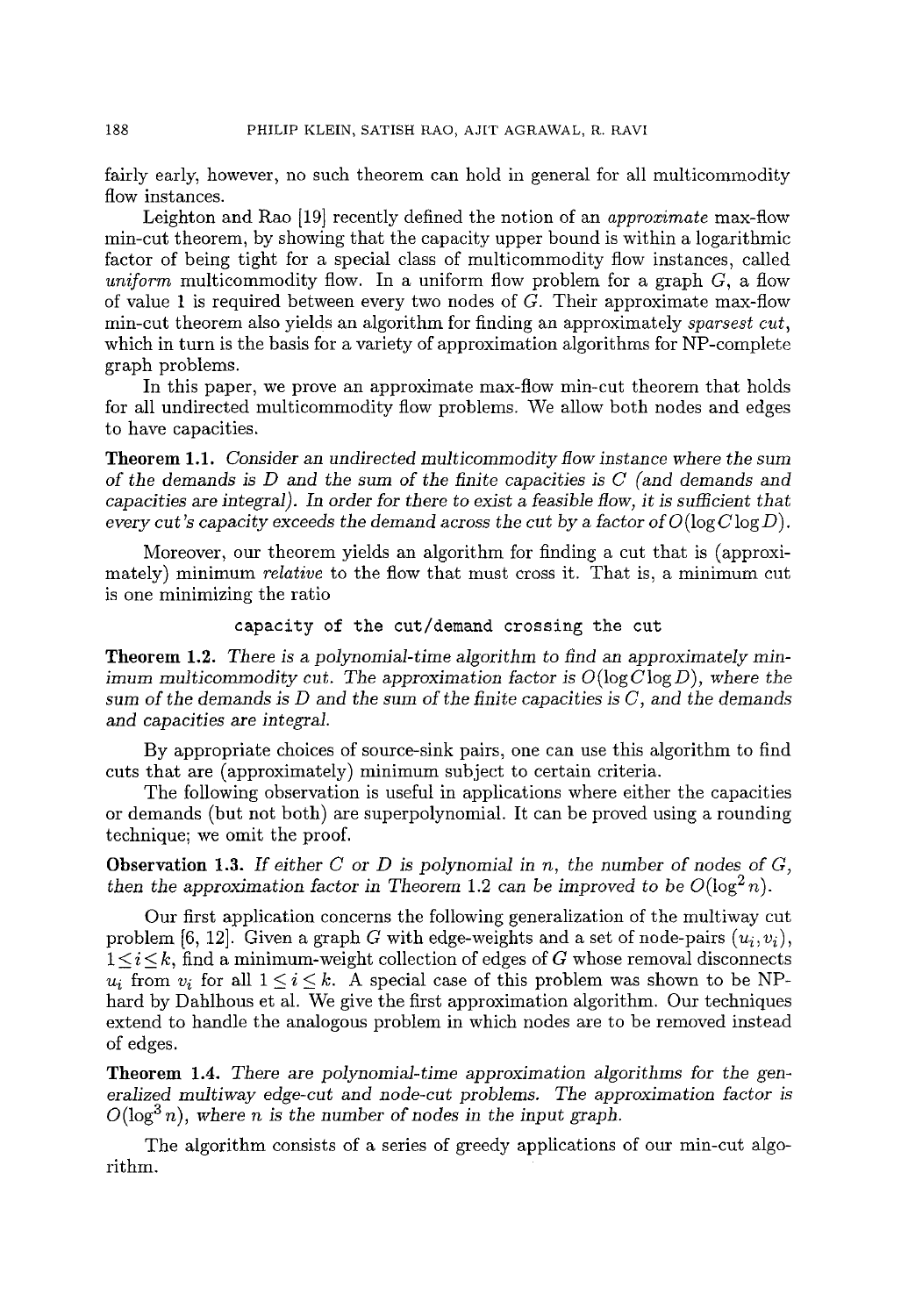Using the node-cut algorithm, we can handle another problem, deletion of clauses of a CNF  $\equiv$  formula to achieve satisfiability. Such a formula has weighted clauses of the form  $(p_1 \equiv p_2 \equiv \ldots \equiv p_k)$ , where each  $p_i$  is either a Boolean variable or the negation of a variable. The goal is to find a minimum-weight collection of clauses whose deletion results in a satisfiable formula. We give the first approximation algorithm for this problem. 1

**Theorem 1.5.** Minimum-weight deletion of clauses of a  $CNF \equiv$  *formula to achieve satisfiability can be approximated to within a factor of*  $O(log^3 n)$ *, where n is the number of variables appearing in the formula.* 

One of our aims in this research is to develop a framework for approximate solution of graph problems of the form: delete a minimum number of nodes (or edges) in order to obtain a graph with a desired structural property. Our algorithm for  $CNF \equiv$  clause deletion provides a good basis for such algorithms; one can sometimes state the structural property in the language of  $CNF \equiv$  in such a way that deleting clauses corresponds to deleting edges or nodes of the graph. 2

The *edge-deletion graph bipartization problem* — deleting a minimum number of edges to get a bipartite graph  $-$  was studied in [32]. It is easy to state using  $CNF\equiv$  that a given graph is bipartite: For each node v, we have a Boolean variable *Pv.* For each edge  $\{v, w\}$ , there is a clause  $(p_v \equiv \neg p_w)$  of weight 1. The resulting formula is satisfiable if and only if the graph is bipartite; any satisfying truth assignment gives a bipartition (a two-coloring). Moreover, the minimum number of clauses that must be deleted to achieve satisfiability equals the number of edges that must be deleted to achieve two-colorability. The *node-deletion graph bipartization problem* can be modeled similarly. It follows that for these problems one obtains an  $O(\log^3 n)$ -factor approximation algorithm.

Using similar techniques, we can solve some other problems. The *via minimization problem* (discussed in [4]) is a problem arising in the design of a printed circuit board, in which there are two layers and one wants to minimize the number of holes made in the board in order to connect wires on different layers. The geometry of the problem is fixed; the goal is to choose an assignment of pieces of wire to layers. It is straightforward to model the via minimization problem as a CNF clause-deletion problem, and thereby obtain an  $O(\log^3 n)$ -factor approximation algorithm for it.

In the next section, we give the proof of our main results, an approximate max-flow min-cut theorem for undirected multicommodity flow and an approximation algorithm for multicommodity rain-cut. In Section 3 we show how using the min-cut algorithm in a greedy fashion yields approximation algorithms for separating a constant fraction of the demands. We show how a greedy application of

<sup>1</sup> A complementary result was obtained by Johnson [13] in 1974; he showed that for CNF formulae the maximum size of a satisfiable subset of clauses could be approximated to within a small constant factor; indeed, for every formula, all but at most a constant fraction of the clauses can be satisfied simultaneously. In view of this latter result, it makes sense to focus on how many clauses must be deleted to achieve satisfiability.

*<sup>2</sup> CL* Papadimitriou and Yannakakis's idea [24] of expressing NP-complete problems witb quantified sentences in order to study their approximability.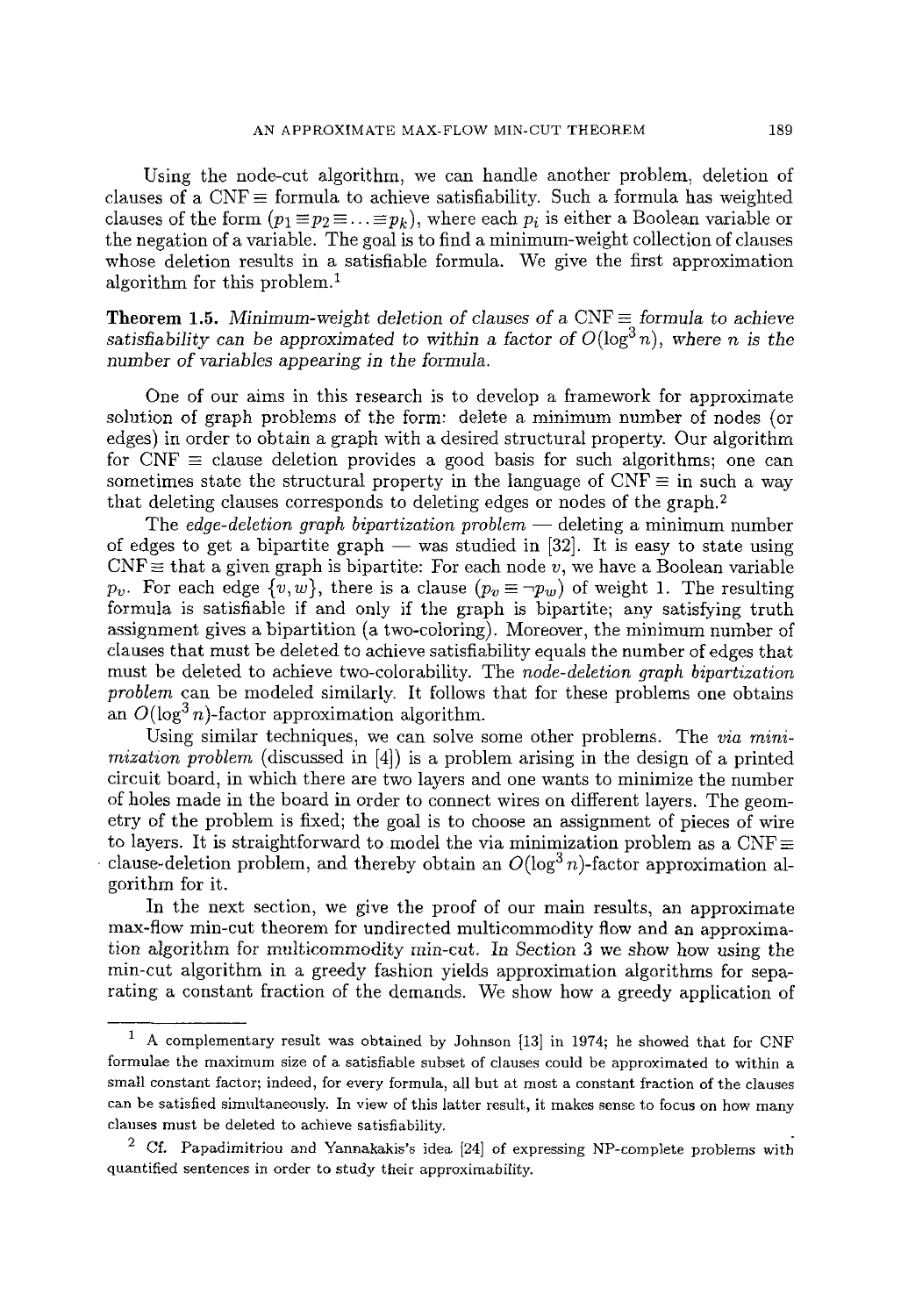this algorithm in turn yields an approximation algorithm for separating all the demands. This algorithm approximately solves the generalized multiway-cut problem of Theorem 1.4. In Section 4, we show how to use this algorithm to approximately solve the CNF $\equiv$  clause-deletion problem. In Section 5, we briefly consider the application of the algorithm to the via minimization problem. We make some final remarks in Section 6.

# 2. An approximate max-flow min-cut theorem for undirected multicommodity flow

## 2.1. Preliminaries

In this section we prove our approximate max-flow min-cut theorem for undirected multicommodity flow. An instance of undirected multicommodity flow consists of a network G with node-capacities  $\text{CAP}(v)$  and edge-capacities  $\text{CAP}(uv)$ , and commodities  $\{(s_i,t_i,d(i)) : i=1,\ldots,k\}$ , where  $s_i$  and  $t_i$  are, respectively, the source and sink of commodity i, and  $d(i)$  is the demand of commodity i. We assume all demands and capacities are integral. A multicommodity flow  $f$  is an assignment of flows to all the commodities; a flow for the  $i^{th}$  commodity is a way of routing  $d(i)$ units of the commodity from  $s_i$  to  $t_i$  through the edges of  $G$ . The multicommodity flow f is said to satisfy the demands. We say f is feasible with respect to the capacities  $CAP(\cdot)$  if for every edge *uv* (every node *v*), the total number of units of all commodities routed through edge  $uv$  (through node v) is at most  $CAP(uv)$  (at most  $CAP(v)$ . For a node v, flow originating at v is not counted as being routed through  $v$ .

*A concurrent flow* [30] of *capacity utilization u* is a multicommodity flow satisfying the demands and feasible with respect to the multiplied capacities  $u \cdot \text{CAP}(\cdot)$ . The concurrent flow problem is to find a flow  $f$  with minimum capacity utilization. The concurrent flow problem relates to feasibility of ordinary multicommodity flow: a multicommodity flow is feasible if and only if the minimum capacity utilization is at most 1.

An equivalent way to formulate the concurrent flow problem is as follows: a concurrent flow of throughput  $z$  is a multicommodity flow satisfying the multiplied demands  $z \cdot d(.)$  and feasible with respect to the capacities  $CAP(.)$ . The concurrent flow problem is then to find a flow with maximum throughput.

For a subset W of the nodes and edges of G, let  $\text{CAP}(W)$  denote the sum of capacities of the elements of W. We say *W separates* a commodity if the endpoints of the commodity are in different components of  $G-W$ . For purposes of this definition, we treat each node in W as a singleton connected component of  $G-W$ . Let  $DEM(W)$  denote the sum of demands of commodities separated by  $W$ .

A multicommodity minimum cut is a subset  $W$  that minimizes the ratio of capacity to demand. That is, define the *minimum cut ratio S* as follows:

$$
S = \min_{W} \frac{\text{CAP}(W)}{\text{DEM}(W)}
$$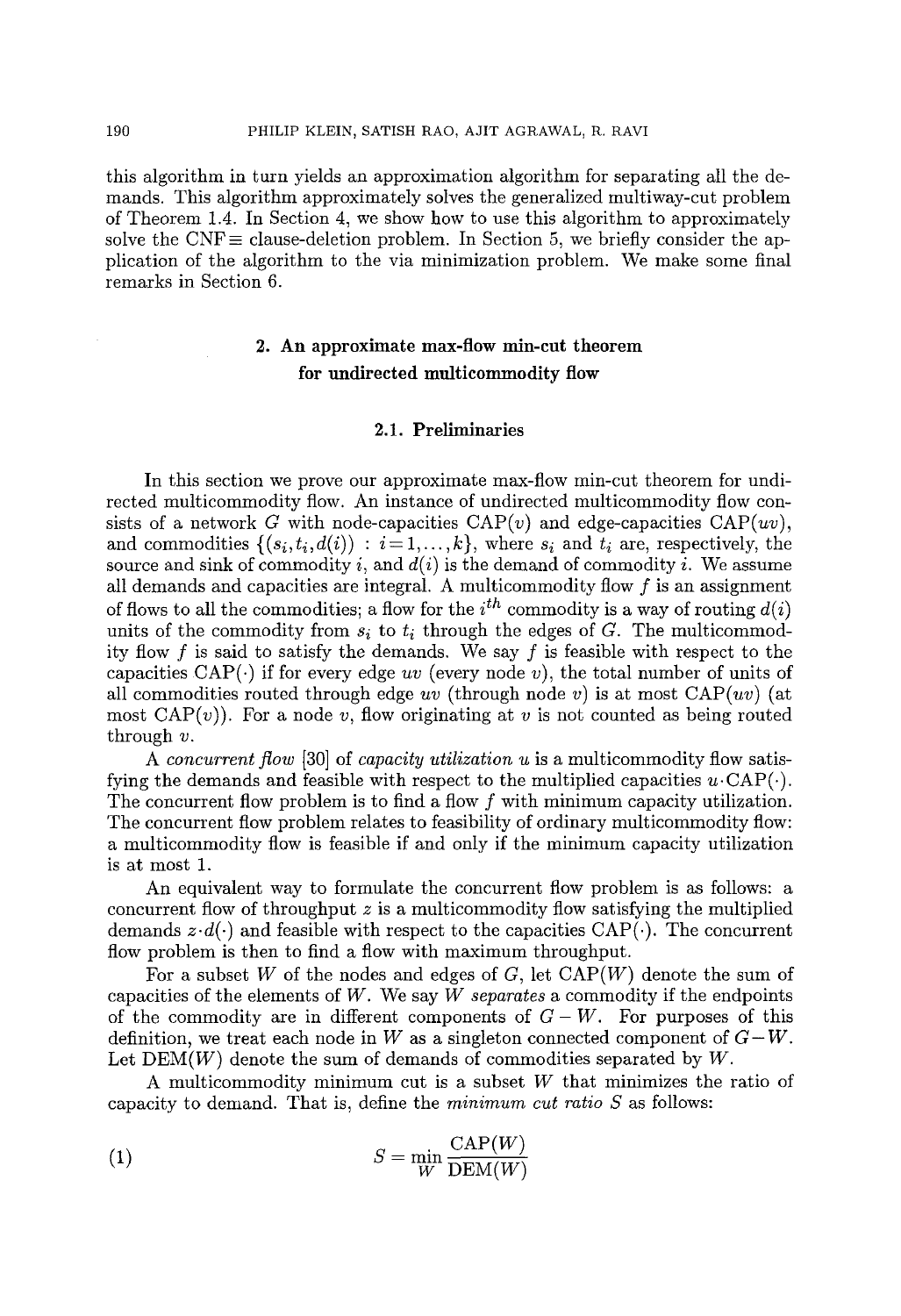where W ranges over all subsets of nodes and edges.<sup>3</sup> It is easy to see that the maximum throughput is at most the minimum cut ratio. For suppose the minimum cut is  $W$ , and  $f$  is a multicommodity flow of throughput  $z$ . Then  $f$  must route at least  $z \cdot DEM(W)$  units of flow through W. Since f is feasible with respect to the capacities, the capacity of W must be at least  $z \cdot DEM(W)$ . This proves that z is at most  $CAP(W)/DEM(W)$ .

An equivalent statement is that the value of the capacity utilization is at least *1/S.* Consequently, for a multicommodity flow problem to be feasible, the minimum cut ratio must be at least one. Theorem 1.1 states an approximate converse, namely that if the minimum cut ratio is at least  $O(\log C \log D)$  then the multicommodity flow problem is feasible. We proceed with the proof of Theorem 1.1.

We can assume without loss of generality that only nodes are assigned capacities, i.e. that the capacity of every edge is unbounded. Simply replace an edge *vw*  that has capacity  $c$  with a pair of edges  $vx$  and  $xw$ , where  $x$  is a new node that has capacity c. As we will see, infinite capacities are not counted in  $C$ , the sum of capacities. We can model the case in which only (original) edges have capacities by assigning finite capacities to the new nodes  $x$  and unbounded capacities to the original nodes.

Next, we formulate the linear program dual to the problem of minimizing the capacity utilization u. Let  $\ell$  be any nonnegative length function assigning lengths to the finite-capacity nodes of the graph  $G$ ; the length of a node with unbounded capacity is considered to be zero. Let  $dist_{\ell}(v,w)$  be the resulting shortest path distance between v and w (including the lengths of v and w). The dual linear program is maximizing

(2) 
$$
\sum_{\text{commonity } i} dist_{\ell}(s_i, t_i) d(i)
$$

subject to the constraint

(3) 
$$
\sum_{\text{nodes } v} \text{CAP}(v)\ell(v) = 1,
$$

where the sum is over the finite-capacity nodes. In particular, the value of  $(2)$  is always at most the value of the capacity utilization  $u$  by weak linear programming

<sup>3</sup> In the case where only edges have finite capacity, we can restrict our attention to edgecuts W of the form  $\Gamma(X)$ , where X is a node-subset and  $\Gamma(X)$  denotes the set of edges having exactly one endpoint in  $X$ . From any edge-cut W one can easily extract an equally good cut of this form that separates the graph into exactly two components. This observation permits a particularly nice formulation of the min-cut problem, in which commodities are represented as edges in the graph  $G$ . Each pair  $s_i, t_i$  of commodity endpoints is considered a *demand* edge, and is assigned a weight  $DEM(s_it_i)$  equal to the demand value  $d(i)$ . The original edges of G are called *capacity edges.* For a node-subset X, the capacity-to-demand ratio of the cut  $\Gamma(X)$  is the ratio  $CAP(\Gamma(X))/DEM(\Gamma(X))$  of the weight of its capacity edges to the weight of its demand edges. We can think of the weight of demand edges as signifying benefit and the weight of capacity edges as signifying cost; a minimum cut then becomes a cut whose cost-to-benefit ratio is minimized.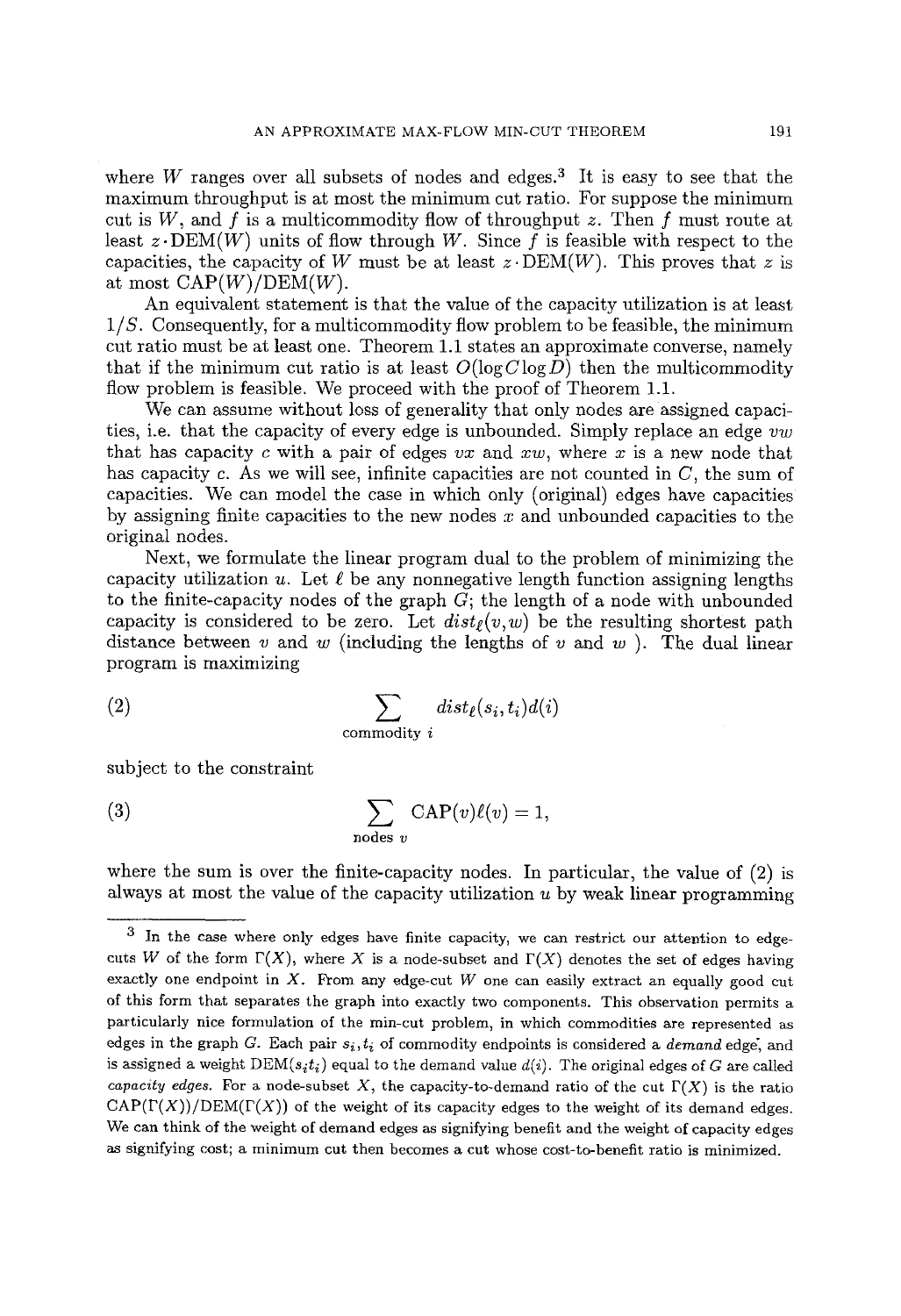duality. Moreover, when  $\ell$  maximizes (2) and f minimizes u, the sum (2) equals u. That is, at optimality, we have

(4) 
$$
\sum_{i} dist_{\ell}(s_i, t_i) d(i) = u \geq 1/S.
$$

Our main result in this section is to show that the leftmost expression is not much more than the rightmost expression.

Theorem 2.1. *There is a polynomial-time algorithm to find a particular nodeseparator*  $W'$  *such that* 

(5) 
$$
\sum_{i} dist_{\ell}(r_i, s_i) d(i) = O(\log C \log D) \frac{\text{DEM}(W')}{\text{CAP}(W')}
$$

*where C is the sum of all finite capacities* and *D is the* sum *of all demands, and the* demands *and capacities* are *integral.* 

It follows by  $(4)$  and the definition of S that

(6) 
$$
\max_{W} \frac{\text{DEM}(W)}{\text{CAP}(W)} \le u \le O(\log C \log D) \frac{\text{DEM}(W')}{\text{CAP}(W')}
$$

where  $W'$  is the node subset found by the algorithm. This inequality shows that  $W'$  defines a near-optimal cut, proving Theorem 1.2. Moreover, since a multicommodity flow instance is feasible if  $u$  is no more than 1, the inequality also proves Theorem 1.1.

## 2.2. The proof of Theorem 2.1

Our proof of the theorem follows the lines of Leighton and Rao's proof for their result concerning the uniform demand case (the case where there is a demand of 1 between every pair of nodes).

First solve the dual of the concurrent flow problem, obtaining an optimal length function  $\ell$  satisfying the constraint (3). Next, assume (for now) that we know the value of S. We now give an algorithm to assign a path  $P(s_i,t_i)$  to each commodity i such that

(7) 
$$
\sum_{i} \text{length}(P(s_i, t_i)) \cdot d(i) = O((1/S) \log C \log D).
$$

The algorithm works in stages, assigning paths to disjoint sets of commodities in different stages. We use  $D_t$  to denote the sum of the demands of the commodities that have not yet been assigned paths by stage t. To initialize, let  $D_0$  equal the sum D of all demands, and let  $t=0$ .

Each stage  $t$  consists of the following steps. Decompose the graph into nodedisjoint trees so that each tree has height  $O((1/SD<sub>t</sub>)\log C)$ . (This step is described in more detail later.) For each commodity  $i$  whose endpoints lie in a common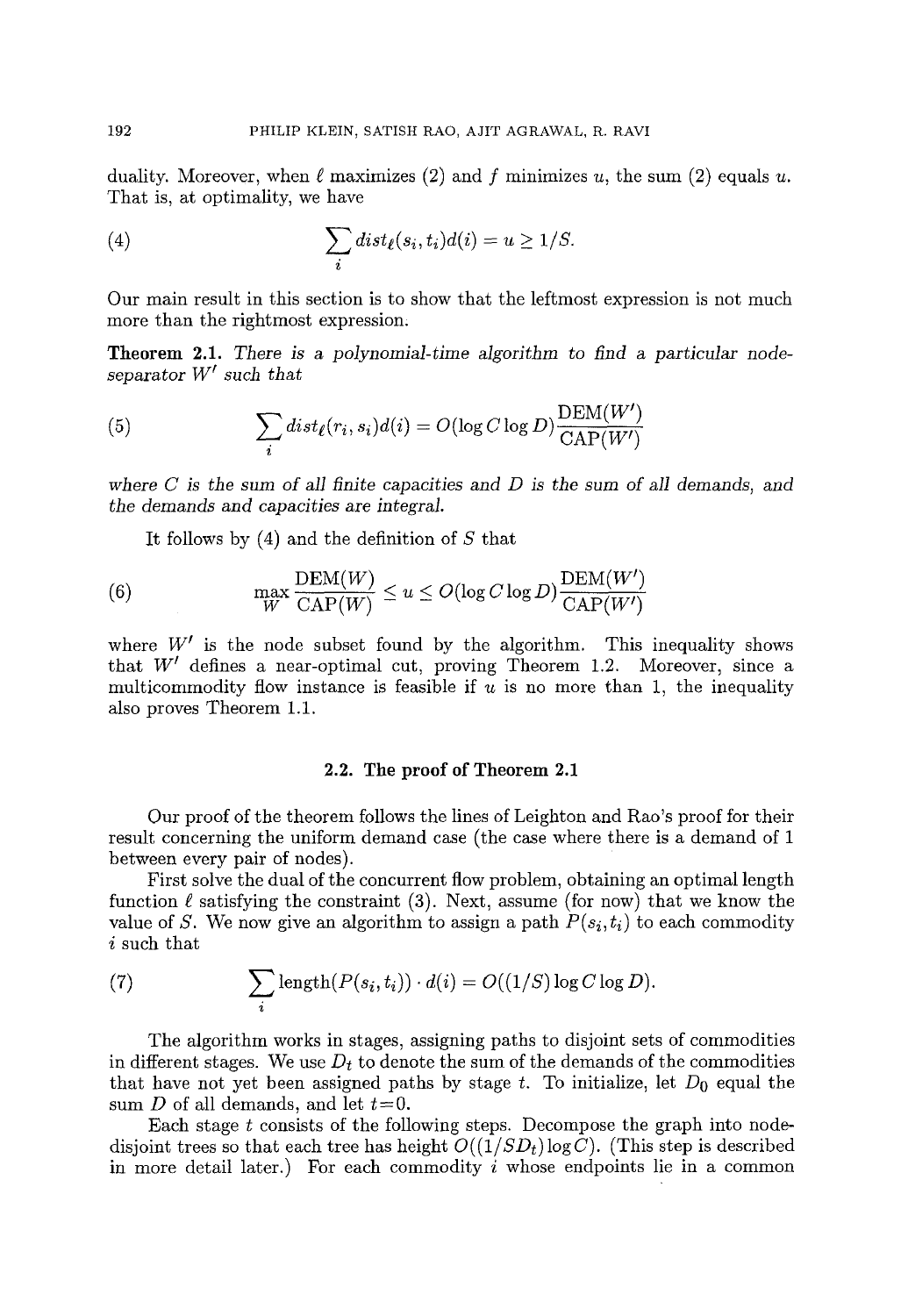tree, assign to the commodity the path in that tree, and discard the commodity. Then  $D_{t+1}$  is the sum of the demands of remaining commodities, i.e. those whose endpoints are in different trees. Finally, increment  $t$ , and loop.

In each stage t, the length of every path assigned is  $O((1/SD_t) \log C)$ , and the sum of demands of commodities that were assigned paths is  $D_t - D_{t+1}$ , so the total contribution of stage t to the left-hand side of (7) is  $O((1/S)\log C)$ ). It remains to describe a procedure for decomposing G into trees of small height such that  $D_{t+1} \leq$  $D_t/2$ , for then the number of stages is at most  $log D$ , and the total contribution of all stages to the left-hand side of (7) is  $O((1/S)\log C \log D)$ .

Decomposition into trees. It is convenient to discretize the distance into tokens. Each token of distance will correspond to distance *1/C* in the original units. That is, define

$$
\ell_t(v) := [C\ell(v)]
$$

for each node v. Each token associated with v is assigned a weight equal to the capacity of v. Notice that since  $\sum \ell(v) \text{CAP}(v) \leq 1$  and rounding up adds only one extra token for each node, we have that the total token weight is

(9) 
$$
\sum \ell_t(v) \text{CAP}(v) < 2C.
$$

Measured in tokens, we must decompose the graph into trees of token height  $O((1/SD_t)C \log C)$ .

Next, repeat the following step, forming a tree  $T$  (as described below), and then removing the nodes of the tree from the graph, until the graph no longer contains a source or sink.

Forming a tree  $T$ : Start at any node  $r$ , and compute the shortest-path tree consisting of all nodes reachable from r. If every node in this tree has distance at most  $(5C\ln 2C)/SD_t$  +1, then let T be this tree. Otherwise, we must select a distance  $d<$  [(5*Cln2C)/SDt*] + 1 at which to truncate the tree.



*Fig. 1.* If the distance to v not including v's length is  $d-x$ , then  $\min(x,\ell_t(v))$  of v's  $\ell_t(v)$  tokens are within distance d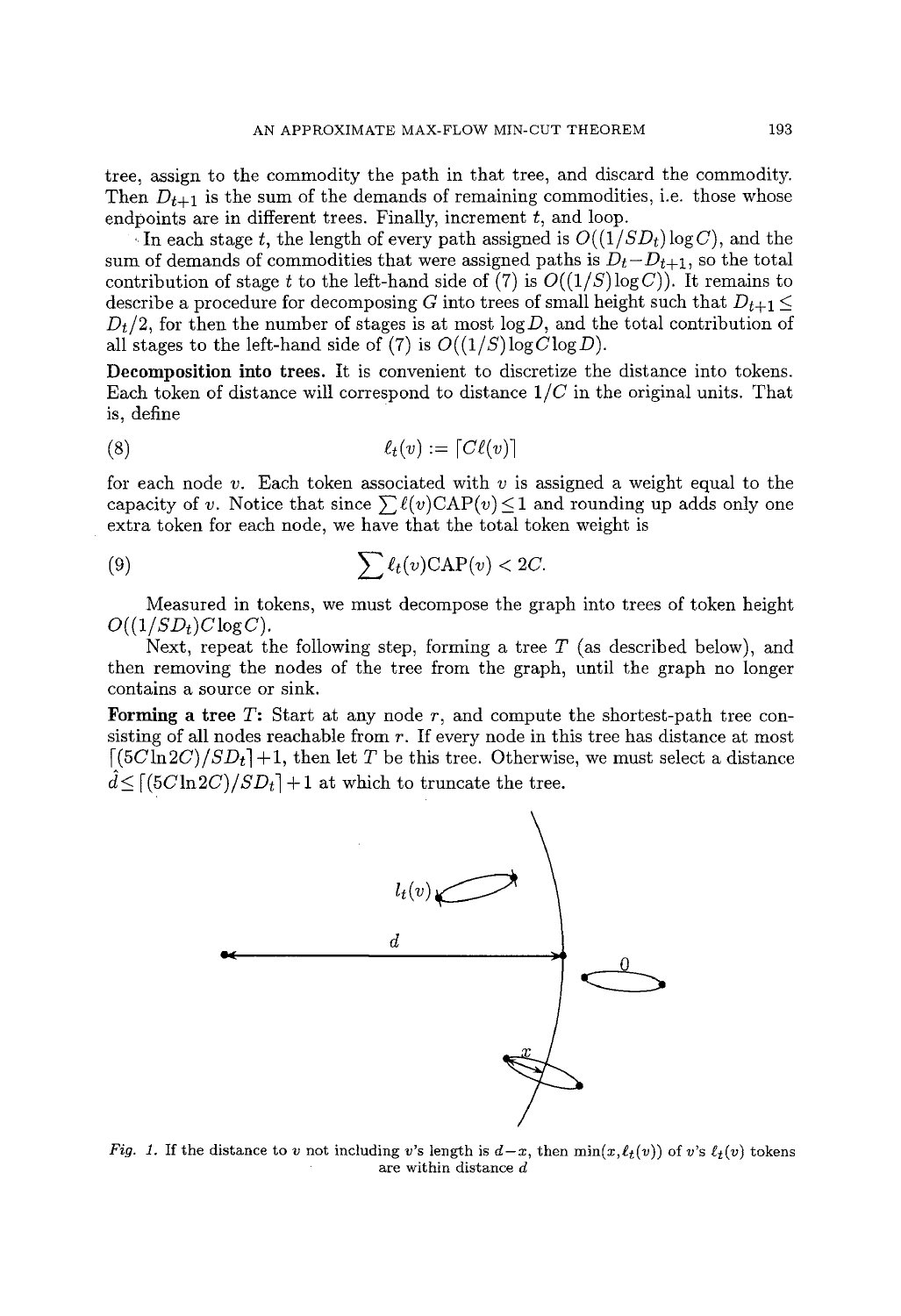There is a natural notion of how many of a node's tokens lies within a given distance d from the root r. A node v has  $\ell_t(v)$  tokens in total. Let  $d-x$  be the distance to v not including v's length. The number of v's tokens within distance d is defined to be  $\min(x,\ell_t(v))$ . Denote this value by amount $(v,d)$ . We determine the total *weight* of the subgraph within distance  $d$  of  $r$ , defined as follows.

$$
weight(d) = \sum_{\text{node } v} \text{amount}(v, d) \cdot \text{CAP}(v).
$$

We use binary search on the range of distances  $d=1,2,3...$  [(5C ln 2C)/SDt]+1, to find a  $\hat{d}$  such that

(10) weight
$$
(\hat{d}+1) \leq \left(1 + \frac{SD_t}{4C}\right)
$$
 weight $(\hat{d})$ .

That is, the weight at level  $\hat{d}$  does not expand by much when we go out one more token.

The binary search to find such a  $\hat{d}$  proceeds as follows. First, we set  $d_l$  to 1 and  $d_r$  to  $[(5C\ln 2C)/SD_t]+1$ . Note that weight( $d_l$ ) is at least 1 since every node has capacity at least one. Hence weight $(d_l) \geq (1 + SD_t/4C)^{d_l-1}$ . Also note that

$$
(1+SD_t/4C)^{d_r-1} \ge (1+SD_t/4C)^{(5C\ln 2C)/SD_t} > 2C
$$

using  $\log_{1+\epsilon} x \leq \ln x/\epsilon$  for small  $\epsilon$  and  $(1+\epsilon)^{\log_{1+\epsilon} x} > x$  whenever  $\epsilon' < \epsilon$ . Since 2C is more than the *total* weight in the whole graph by equation (9), we must have that weight( $d_r$ ) is strictly less than  $(1+SD_t/4C)^{d_r-1}$ . Thus there must be a level between  $d_l$  and  $d_r$  where the weight does not expand by  $(1+SD_t/4C)$ . Now, we consider the level  $d' = \lfloor (d_l+d_r)/2 \rfloor$ . If weight(d') is at least  $(1+SD_t/4C)^{d'-1}$  then set  $d_l = d'$ , otherwise set  $d_r = d'$ . Note that a level that does not expand still exists between  $d_l$  and  $d_r$  and the number of levels between  $d_l$  and  $d_r$  has been halved. Thus, after  $O(\log C)$  iterations,  $d_l - d_r$  becomes a constant so d can easily be found. (We use this binary search in the algorithm so that the running time is polynomial in  $log C$  and n, i.e., the size of the input graph.)

Once  $\tilde{d}$  has been chosen, let our truncated tree T be the portion of the shortestpath tree spanning nodes all of whose tokens are within distance  $\tilde{d}$ . The *boundary of T* is defined to be the set of nodes not in T but adjacent to nodes of T. Let weight(T) denote the sum of weights of all the tokens in T and in the boundary of T. Let  $B_T$  denote the boundary of T. Each node v in  $B_T$  contributes  $\text{CAP}(v)$ more weight to weight $(d+1)$  than it does to weight $(d)$ . Any other node contributes no more. Hence the capacity of the boundary is exactly weight $(\hat{d}+1)$  - weight $(\hat{d})$ . It follows by choice of  $\tilde{d}$  that

(11) 
$$
CAP(B_T) \leq (SD_t/4C) \text{weight}(\hat{d}) \leq (SD_t/4C) \text{weight}(T).
$$

Finally we delete the nodes of  $T$  and its boundary, and repeat, constructing another tree, until all sources and sinks have been deleted.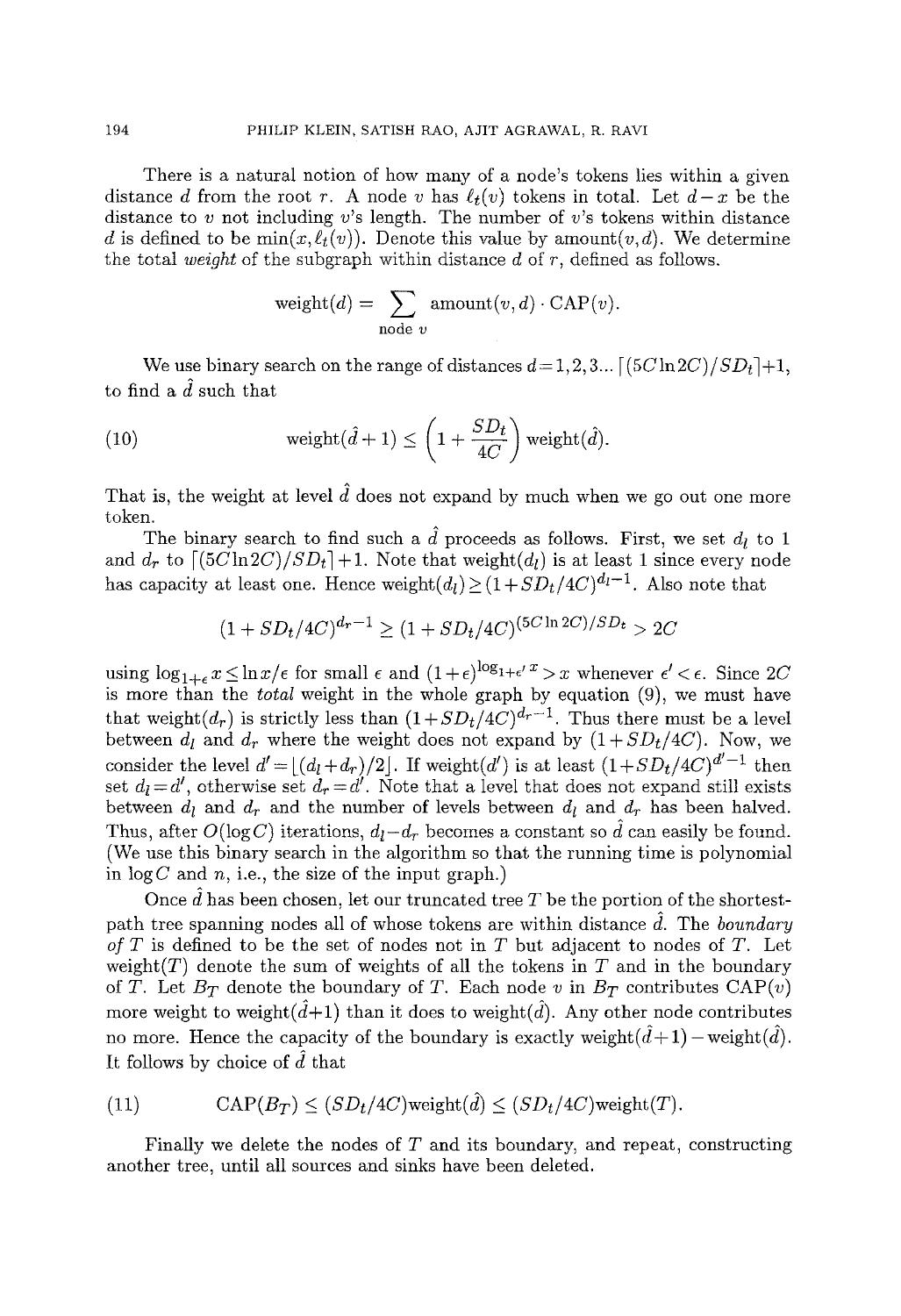What the tree decomposition achieves: Now suppose that all sources and sinks have been deleted. We have assigned short paths to every commodity whose source and sink lay in the same tree. Let  $D_{t+1}$  denote the sum of demands of remaining commodities. We prove that  $D_{t+1} \leq D_t/2$ .

Each commodity not assigned a short path by the end of stage  $t$  has one endpoint in a tree T and one outside T. It follows that the union  $\bigcup_{T} B_T$  of the boundaries of the trees separates all these commodities. Hence by the definition  $(1)$  of S we have

$$
SD_{t+1} \leq \text{CAP}\left(\bigcup_{T} B_{T}\right)
$$

By summing (11) over all trees in the decomposition, we obtain

(12) 
$$
\text{CAP}\left(\bigcup_{T} B_{T}\right) \leq (SD_{t}/4C) \sum_{T} \text{weight}(T).
$$

After we constructed each truncated tree, we deleted its nodes before forming the next, so the truncated trees are disjoint. Hence the sum of weights in the right hand side of  $(12)$  is at most the total weight in the graph, which is in turn at most  $2C$  by (9). That is, we have

$$
(SDt/4C) \sum_{T} weight(T) \le (SDt/4C)2C = SDt/2.
$$

By combining these inequalities and dividing by  $S$ , we show that the sum of demands yet to be assigned paths is at most one-half of the sum of demands that had not been assigned paths at the beginning of the stage.

### 2.3. Turning the proof into an algorithm

In Theorem 2.1, we stated that the algorithm would find a set  $W$  such that

$$
\sum_{i} dist(s_i, t_i) d(i) = O(\log C \log D) \frac{\mathrm{DEM}(W)}{\mathrm{CAP}(W)}.
$$

In fact, we only proved that  $\sum_i dist_\ell(s_i,t_i) d(i) = O(\log C \log D)/S$ . Moreover, we assumed that the value of  $S$  was exactly known in advance. We show how to remedy these drawbacks in this subsection.

In the above argument we considered only  $O(\log D)$  node-separators, one for each stage; namely, for each tree decomposition, we considered the node-separator consisting of the union of the tree boundaries  $\bigcup_T B_T$ . We therefore define the minimum "observed" cut value  $S_{\rm obs}$  for a given execution of the algorithm to be  $\min_W \frac{\text{CAP}(W)}{\text{DEM}(W)}$  where W ranges over these  $O(\log D)$  node-separators.

All that was required in showing that each stage halves the remaining demand was that the value used as S in (10) be no more than  $S_{\text{obs}}$ . In fact, if the value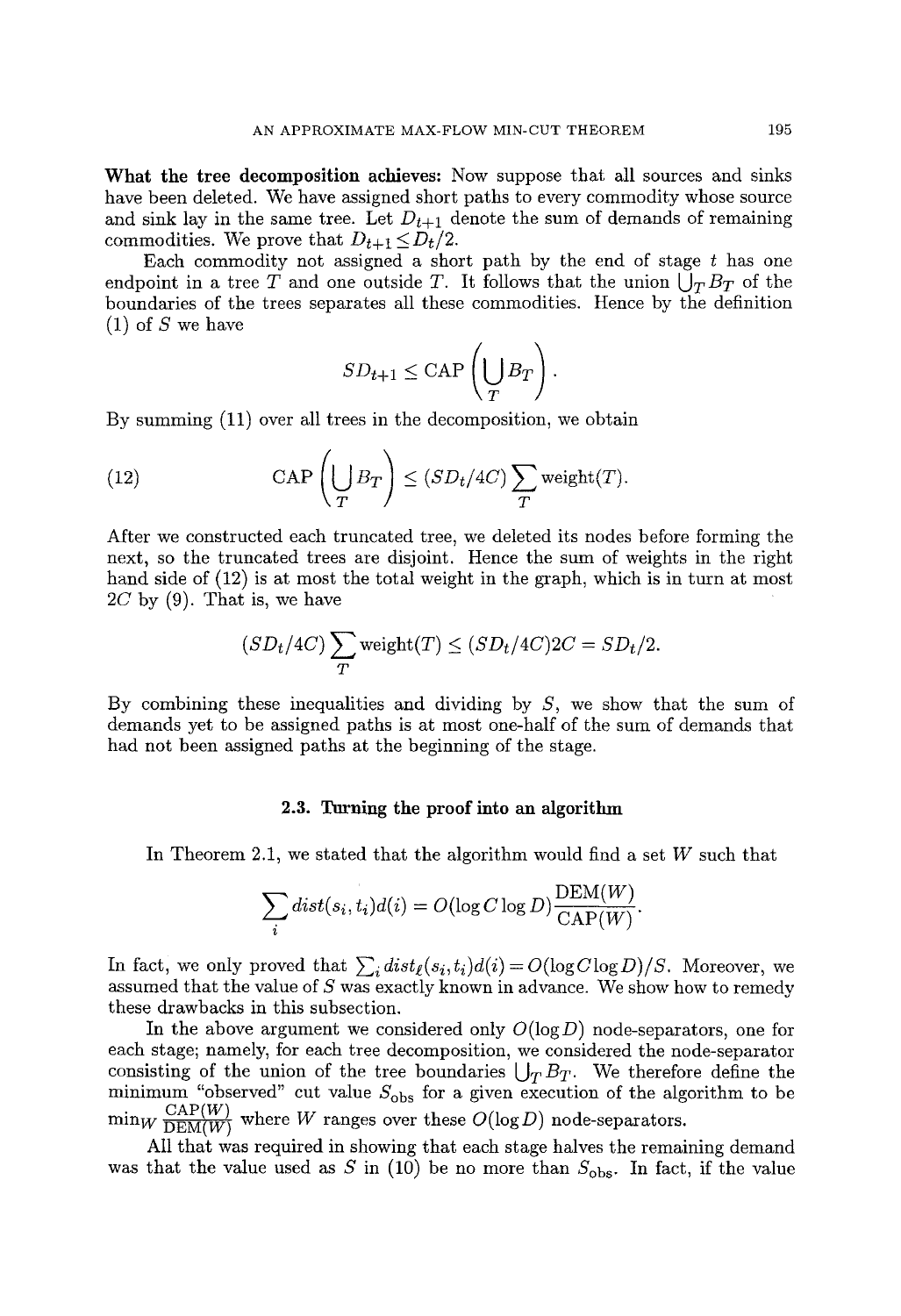used is only slightly more than  $S_{\text{obs}}$ , say no more than  $(3/2)S_{\text{obs}}$ , then each stage reduces the remaining demand by a factor of 4/3.

We use this observation as follows. We maintain an overestimate  $S_{est}$  of S, and a specific node-separator  $W_{est}$  achieving a capacity-to-demand ratio of  $S_{est}$ . We initialize  $S_{est}$  and  $W_{est}$  based on an arbitrary cut in the graph that separates some demand. We run the algorithm, and compare the resulting value of  $S_{\rm obs}$  with the estimate  $S_{est}$ .

If  $S_{\text{est}}$  is no more than  $(3/2)S_{\text{obs}}$ , then the algorithm will have proved equation (7) with  $S_{est}$  substituted for S. Thus we will have found a node-separator W, namely  $W_{est}$ , satisfying (5). If  $S_{est}$  is greater than  $(3/2)S_{obs}$ , we replace  $S_{est}$  with  $S_{\text{obs}}$ , replace  $W_{\text{est}}$  with the cut whose ratio is  $S_{\text{obs}}$ , and repeat. Since  $S_{\text{obs}}$  cannot be less than  $1/D$  and we reduce  $S_{\text{est}}$  by a constant factor in each iteration, termination will occur after at most  $O(\log CD)$  iterations. This proves Theorem 2.1.

#### **3. Balanced separators**

In this section, we discuss the application of concurrent-flow based methods to finding balanced separators. In Subsection 3.1, we show how to apply our Theorem 2.1. These results are used in Section 4.

#### **3.1. Cutting a fraction of the demand**

The cuts that are found by the algorithm of the previous section tend to achieve a low cut ratio. However, such a cut may only separate a small fraction of the *total*  demand in the flow problem. In this subsection, we consider the problem of finding a small cut that cuts a large fraction of the total demand.

In this context, capacity is interpreted as a measure of removal cost. Let  $G$  be a multicommodity flow instance. Let  $D$  be the total demand. Our goal is to find a minimum-cost set of nodes or edges that separates a given fraction of D. This problem arises in evaluating a network's resilience to worst-case faults. Note that nodes and edges may be assigned infinite cost, effectively precluding their inclusion in a separator.

For a constant  $0 < \beta \leq 1$ , let  $OPT_{\beta}$  be the minimum cost of a set of nodes or edges that separates a  $\beta$  fraction of the demand.

**Theorem 3.1.** Suppose  $0 < \alpha < \beta \leq 1$  are constants. There is a polynomial-time *algorithm to find a set W of nodes or edges separating at least a fraction*  $\alpha$  *of the demand such that the cost of W* is  $O(\log^2 n)$ *OPT*<sub>*g*</sub>.

Thus the separator found by the algorithm only separates an  $\alpha$  fraction of the total demand, but we compare its cost to the cheapest set of nodes or edges separating a larger fraction  $\beta$ .

The following method of analysis closely resembles that of [26, 28].

Proof. We use a greedy application of the min-cut algorithm of Theorem 2.1. That is, use the algorithm to find an approximate min-cut. Discard the nodes and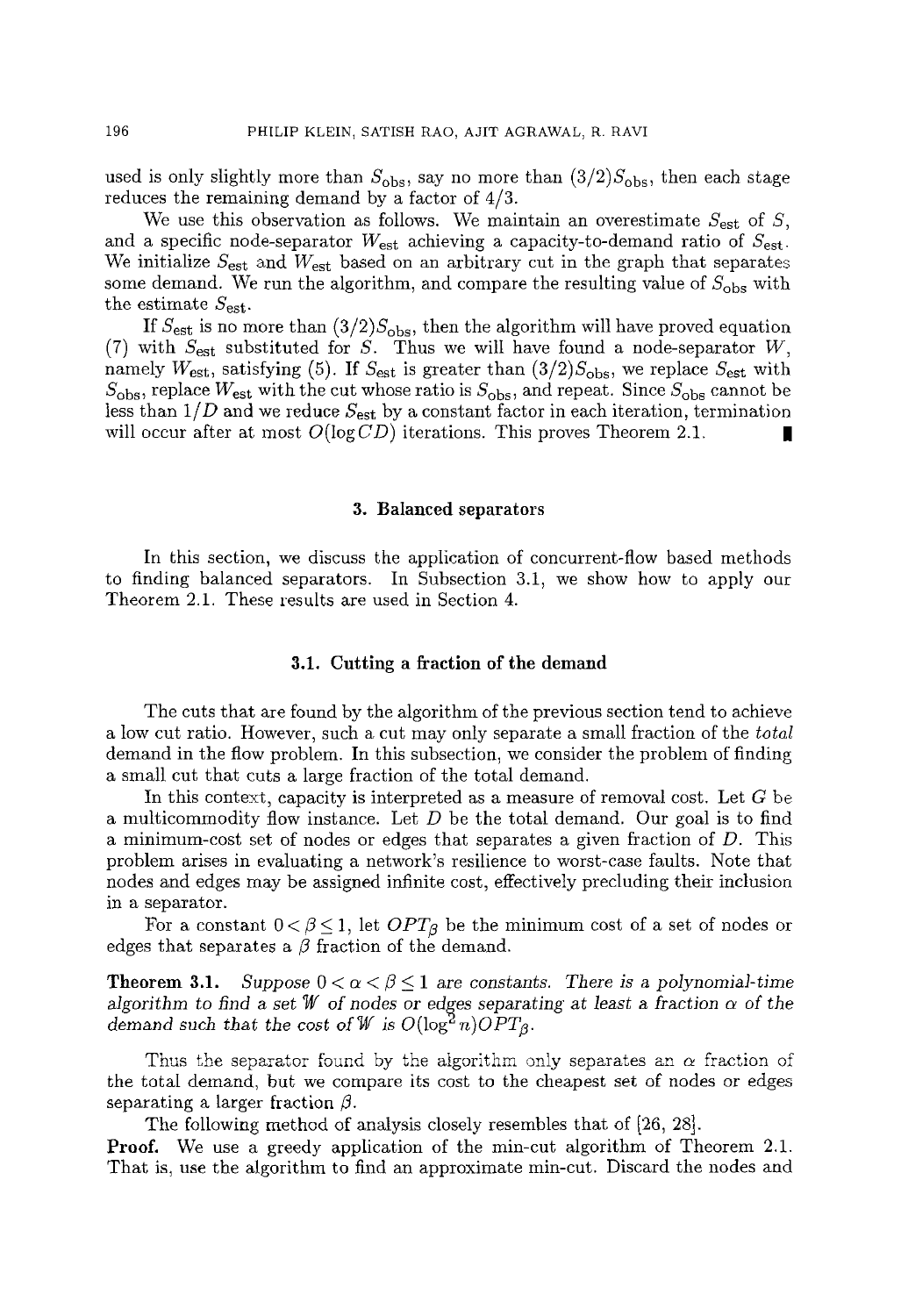edges belonging to the cut, discard the separated demands, and then repeat on the resulting graph, until the sum of the discarded demands exceeds  $\alpha D$ .

Now we analyze the greedy algorithm. Let  $\mathcal{E}_{opt}$  be the minimum-cost set of nodes and edges separating  $\beta D$  demand. Let  $\rho$  be the performance ratio of the approximate min-cut algorithm. By Theorem 2.1,  $\rho = O(\log C \log D)$ .

Let  $Q_i$  be the total demand separated after i steps of the greedy algorithm. Then

(13)  $Q_{i+1} = Q_i + ($ amount of additional demand separated in  $i^{th}$ step).

If we removed  $\mathcal{E}_{opt}$  from the original graph, we would separate at least  $\beta D$  demand. Consider instead first executing i steps of the greedy algorithm, and then removing  $\mathcal{E}_{opt}$  from the resulting graph. The total demand separated would be at least  $\beta D$ , but up to  $Q_i$  of that demand might have been separated by the  $i$  greedy steps. Thus removing  $\mathcal{E}_{opt}$  would still separate at least  $\beta D - Q_i$  additional demand. It follows that the graph remaining after  $i$  steps has a separator of cost no more than  $OPT_{\beta}$  that separates at least  $\beta D - Q_i$  demand.

Let  $R_i = \beta D - Q_i$ . By the above argument, if  $R_i > 0$  then the min-cut has a capacity-to-demand ratio of at most  $OPT_{\beta}/R_i$ . Suppose the  $i+1^{st}$  step finds a cut of capacity  $cap_{i+1}$  separating demand  $\tilde{dem}_{i+1}$ . This cut is within a  $\rho$  factor of optimal, so

(14) 
$$
\frac{cap_{i+1}}{dem_{i+1}} \leq \rho \cdot \frac{OPT_{\beta}}{R_i}.
$$

The algorithm terminates when the demand separated exceeds  $\alpha D$ , say after L iterations. Hence  $Q_i \leq \alpha D$  for each  $i < L$ , and we obtain  $R_i \geq \beta D - \alpha D$ . Substituting into (14) and multiplying both sides by  $dem_{i+1}$  we get

$$
cap_{i+1} \le \rho \cdot \frac{OPT_{\beta}}{(\beta - \alpha)D} \, dem_{i+1}.
$$

Summing over all i and using the fact that  $\sum_i dem_i \leq D$ , we obtain

$$
\sum_i cap_i \leq \rho \frac{1}{\beta - \alpha} OPT_{\beta}
$$

as desired.

In general, we have shown only that  $\rho = O(\log C \log D)$ . To prove Theorem 3.1 which claims an  $O(\log^2 n)$  performance ratio, we resort to a rounding technique. Let  $\sigma = (\beta - \alpha)D/2n^2$ . Before running the greedy algorithm, we round all demands up to the nearest multiple of  $\sigma$ . This increases the sum of demands by at most  $(\beta-\alpha)D/2$ . Moreover, these increased demands can only reduce the cost  $OPT'_{\beta}$  of separating demands totaling  $\beta D$ . Because each demand is a polynomial multiple of  $\sigma$ , we can apply Observation 1.3 to obtain a performance guarantee  $\rho' = O(\log^2 n)$ for the min-cut algorithm.

Now run the greedy algorithm but stop only after the sum of separated demands is at least  $\alpha' D$ , where  $\alpha' = (\alpha + \beta)/2$ . By the above analysis, the cost of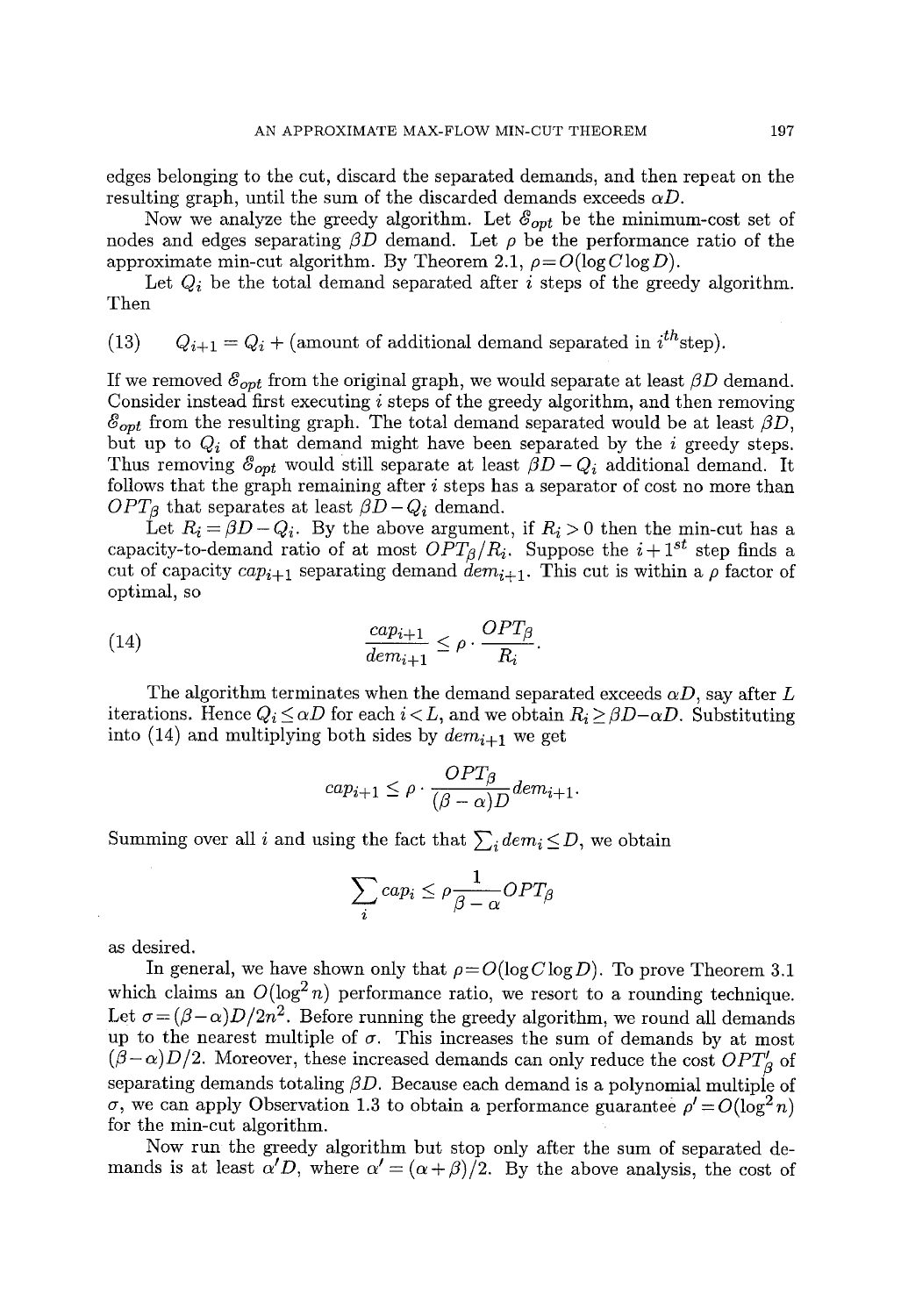the separator found is at most  $O(\rho')OPT'_{\beta}$ , which is  $O(\log^2 n)OPT_{\beta}$ . However, we must account for the separated demands that were overestimated in the rounding process. We separated at least  $\alpha'D$  demand, of which at most  $(\beta - \alpha)D/2$  was added demand due to rounding. We are thus left with at least  $\alpha' D - (\beta - \alpha)D/2$ demand having been separated. Substituting the value of  $\alpha'$ , we see that this is at least  $\alpha D$  demand separated.

Thus we have an algorithm to find a small cut that separates many of the demands. In fact, by repeated use of this algorithm, we can find a small cut that separates all demands. The following corollary provides an approximation algorithm for the generalized multiway cut problem, proving Theorem 1.4. Note that it also provides an approximation algorithm for the generalized multiway *node*cut problem. We use the latter algorithm in the next section.

Corollary 3.2. *There is a polynomial-time algorithm to find an approximately minimum-cost set ~ of* nodes *and* edges *separating MI commodities. The* performance ratio is  $O(\log^3 n)$ , where *n* is the number of nodes.

Proof. Apply the algorithm of Theorem 3.1 iteratively in a greedy fashion with  $\beta = 1$  and  $\alpha = 1/2$ . Each iteration halves the number of commodities remaining, so there are  $O(\log n)$  iterations.

Let *OPT* be the minimum cost of a set of nodes and edges separating all demands in the original graph. For each of the graphs arising in the above greedy iteration, the minimum cost of a set of nodes and edges separating all demands is certainly at most *OPT,* so the cost of the nodes and edges selected in each iteration is  $O(\log^2 n)$ *OPT*. This proves the theorem.

#### 4. Deleting  $CNF \equiv$  clauses to achieve satisfiability

A CNF $\equiv$  formula F is a conjunction of (possibly weighted) clauses of the form  $(p_1 \equiv p_2 \equiv \cdots \equiv p_k)$ , where the  $p_i$ 's are *literals*, i.e. either variables or negations of variables. Even in the case where there are only two literals per clause, it is NP-hard to find a minimum-weight set of clauses whose deletion yields a satisfiable formula [11]. We use a well-known construction to reformulate this problem as a problem of deleting nodes in a graph, and apply Corollary 3.2.

### 4.1. **Modeling the** problem

Given a weighted CNF $\equiv$  formula F, we first define a second weighted formula *F'* equivalent to *F*. For each clause  $c = (p_1 \equiv \cdots \equiv p_k)$  in *F*, there is an equivalent clause  $\hat{c}$  in  $F'$  with the same weight but with all literals negated:  $\hat{c} = (\neg p_1 \equiv \cdots \equiv$  $\neg p_k$ ). We assume without loss of generality that no clauses of F' appear in F.

Next we define the corresponding bipartite graph  $G$  as follows. The node-set of G consists of two disjoint sets, one consisting of all variables and their negations, and the other consisting of the clauses of  $F \wedge F'$ . For each literal appearing in a clause, there is an edge in G between the literal and the clause.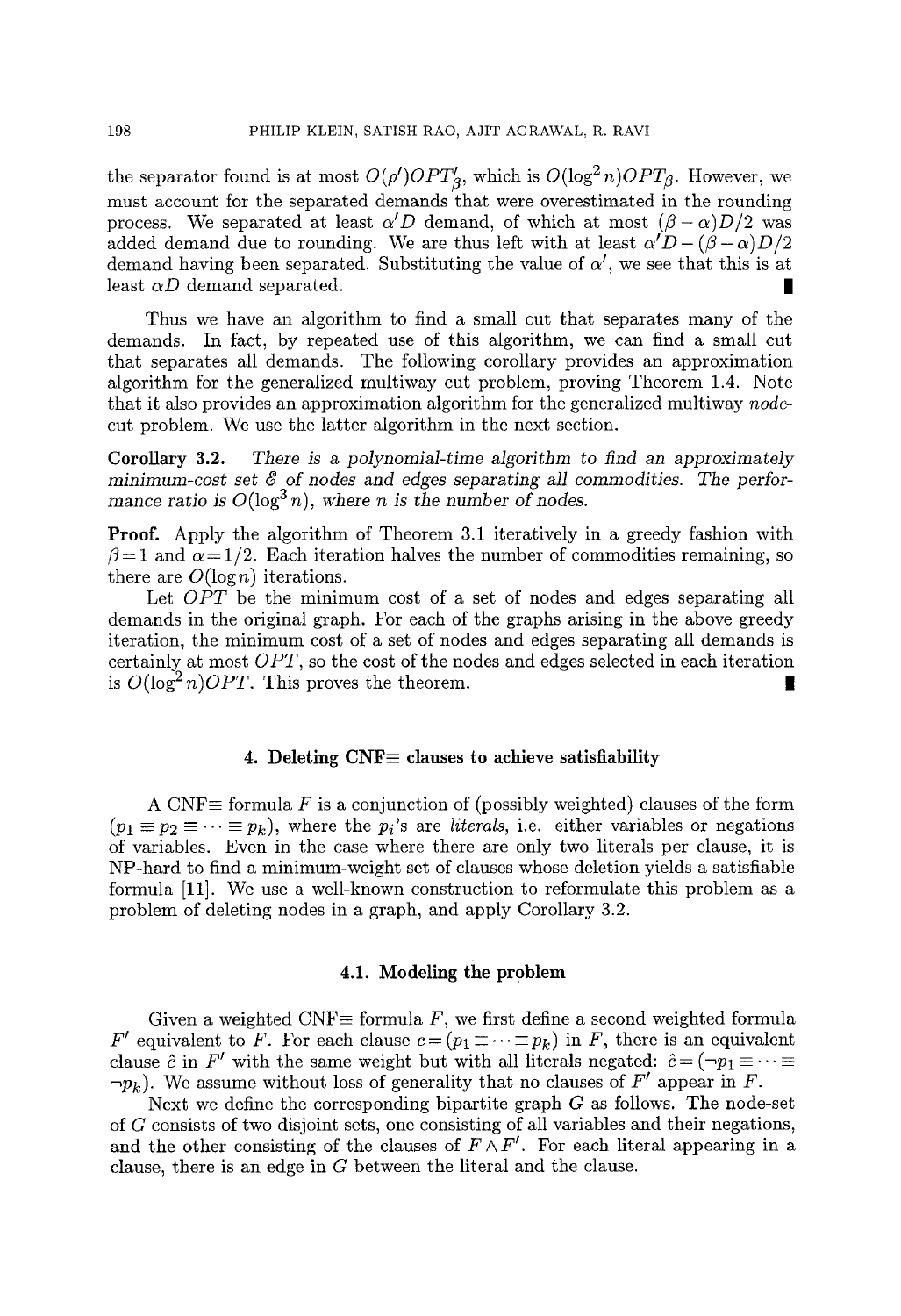Note that G has a "symmetry" property: for each clause  $c$  of  $F$ ,  $G$  contains both c and  $\hat{c}$ . This property is crucial in the proof of the following well-known lemma (cf. [14]).

**Lemma 4.1.** A CNF  $\equiv$  *formula F is satisfiable iff no connected component of the corresponding graph G contains both a literal and its negation.* 

## 4.2. The algorithm

We can use the graph formulation of Subsection 4.1 in an algorithm for approximately minimum-weight deletion of clauses to achieve satisfiability, proving Theorem 1.5.

**Proof of Theorem 1.5.** The algorithm is as follows. For any weighted  $CNF \equiv$  formula  $F$ , construct the graph G as described above. For each clause, the weight of the clause is assigned as the cost to remove the clause/node from G. All other nodes and all edges receive infinite cost. Then apply the algorithm for generalized multiway node cut to find an approximately minimum-weight set  $N$  of nodes whose removal separates each variable from its negation. We show how to derive from  $N$  a solution to the clause-deletion problem.

Each node in N is a clause in  $F \wedge F'$ . Let  $N' = \{\hat{c} : c \in N\}$ . Then the graph  $G-(N\cup N')$  has the "symmetry" property, so Lemma 4.1 applies. Since N was a multiway cut, so is  $N \cup N'$ . Hence no component of  $G - (N \cup N')$  contains both a literal and its negation, so the formula F with clauses  $N \cup N'$  deleted is satisfiable. Note that only half the clauses of  $N \cup N'$  appear in F; the others appear in F'. Hence the total weight of the clauses removed from  $F$  is at most the weight of  $N$ .

The analysis is as follows. Consider a minimum-weight set  $C$  of clauses whose removal renders the formula satisfiable. Let  $C' = \{\hat{c} : c \in C\}$ . By Lemma 4.1, the graph  $G-(C\cup C')$  has the property that each variable is separated from its negation. This shows that the cost of the optimal solution to the generalized multiway cut instance is at most twice the weight of the optimal solution to the clause-deletion instance. Hence the cost of the clauses deleted by the algorithm described above is  $2 \cdot O(\log^3 n)$  times optimal.

## 5. Via minimization

Via minimization problems have received much attention [1, 2, 3, 4, 21, 22, 23, 25]. The general problem is as follows. One is given a layout of a circuit. The goal is to assign wire segments to layers of the VLSI chip or PC-board. Wire segments that cross in the layout must be assigned to distinct layers. Wire segments that should be electrically connected (i.e. belong to the same wire) but lie on different layers must be connected using a *via* or *contact.* One is therefore given (implicitly or explicitly), in addition to the layout, a set of points (called *junctions)* that are candidates for locations of vias. For PC boards, vias correspond to holes that must be drilled. For VLSI chips, a contact requires a certain amount of area that wires; moreover, the yield of the fabrication process depends inversely on the number of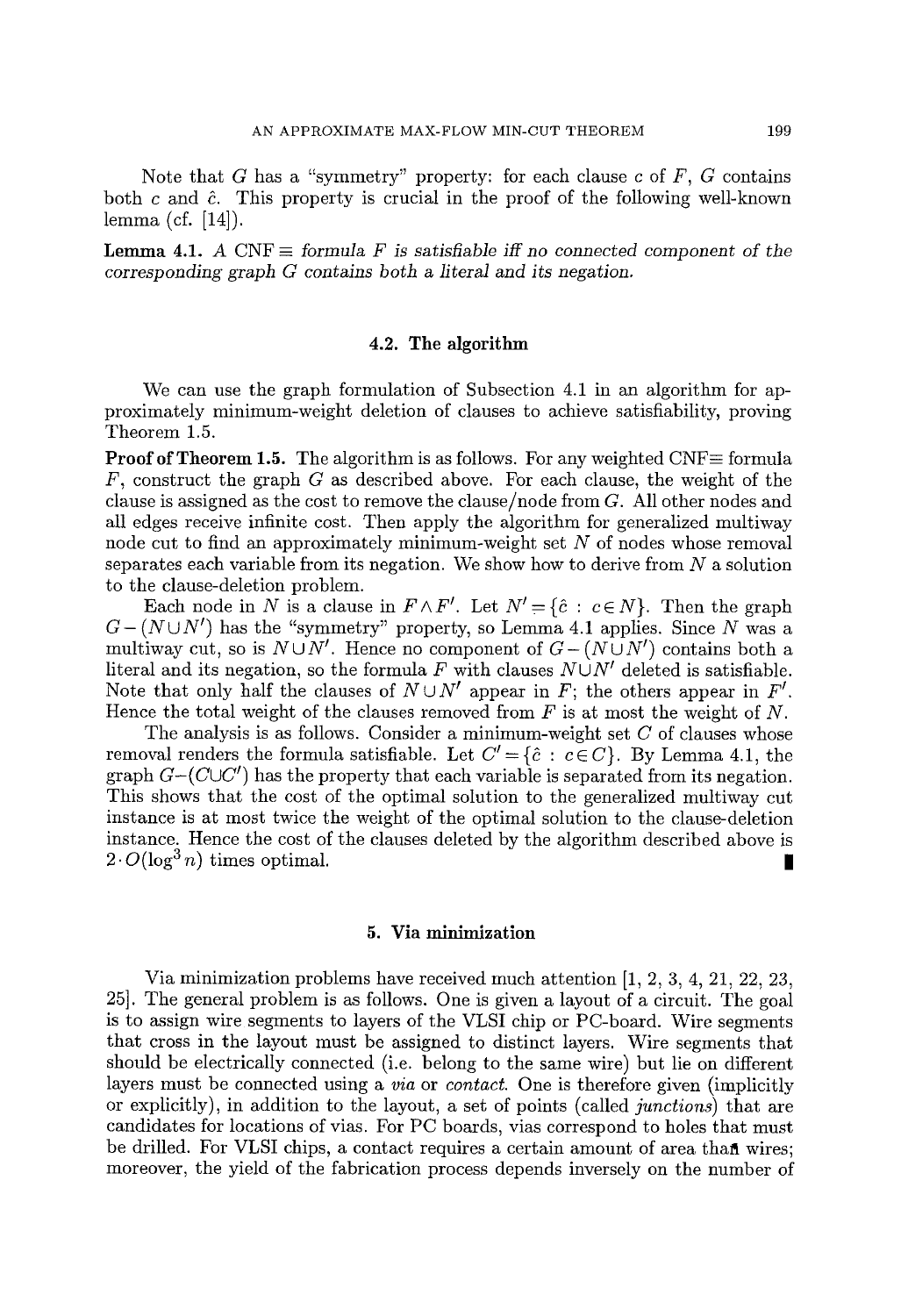contacts [25]. In both cases, therefore, it is desirable to minimize the number of vias.

However, the problem is NP-hard if the number of layers can exceed two or the junction degree can exceed three [4]. Researchers have proposed algorithms for cases of the via minimization problems, e.g. when the number of layers is limited to two and the maximum number of wire segments incident to a junction is limited to three. Pinter [25] also points out that in VLSI the layers are not all equivalent in performance  $\sim$  some layers are to be preferred to others  $\sim$  and he considers the problem of maximizing the amount of wire assigned to a preferred layer.

We observe that the two-layer problem can be formulated as a  $CNF\equiv$  clausedeletion problem, and can therefore be approximated by the algorithm of Theorem 1.5. There is a variable for each wire segment indicating to which layer the segment is to be assigned. For each pair of crossing wire segments, there is a clause of infinite weight stating that the segments must be assigned to distint layers. For each junction, there is a clause of weight 1 stating that the incident wire segments must be assigned to the same layer. Let F be the resulting CNF $\equiv$  formula. Each selection of k vias and associated layer assignment corresponds to a selection of  $k$ weight-1 clauses of  $F$  to delete and a truth assignment that satisfies the remaining clauses.

This formulation also allows us to incorporate Pinter's suggestion. We can assign weights to the wire segments indicating the cost of not assigning them to the preferred layer, and then minimize a weighted sum of number of vias and total weight of segments not assigned to the preferred layer. We simply introduce a clause for each segment stating that the variable for that segment is assigned 1; the weight for the clause is the weight assigned to the segment.

### **6. Final remarks**

We have not addressed running times of algorithms described in this paper, but we note that the algorithms of [17] and [18] can be used to quickly find approximate solutions to the concurrent flow problems.

Since the research described here was completed, there have been several improvements and related results [10, 15, 27, 31]. Garg, Vazirani, and Yannakakis [10] have improved the performance ratio in Theorem 1.4 to *O(logk),* where k is the number of commodities. This improvement yields similar improvements in the performance ratio for minimum-weight deletion of clauses of a CNF $\equiv$  formula, for the edge-deletion graph bipartitization problem, and for the via minimization problem.

Acknowledgements. We gratefully acknowledge helpful conversations with Tom Leighton, John Reif, David Shmoys, and Éva Tardos.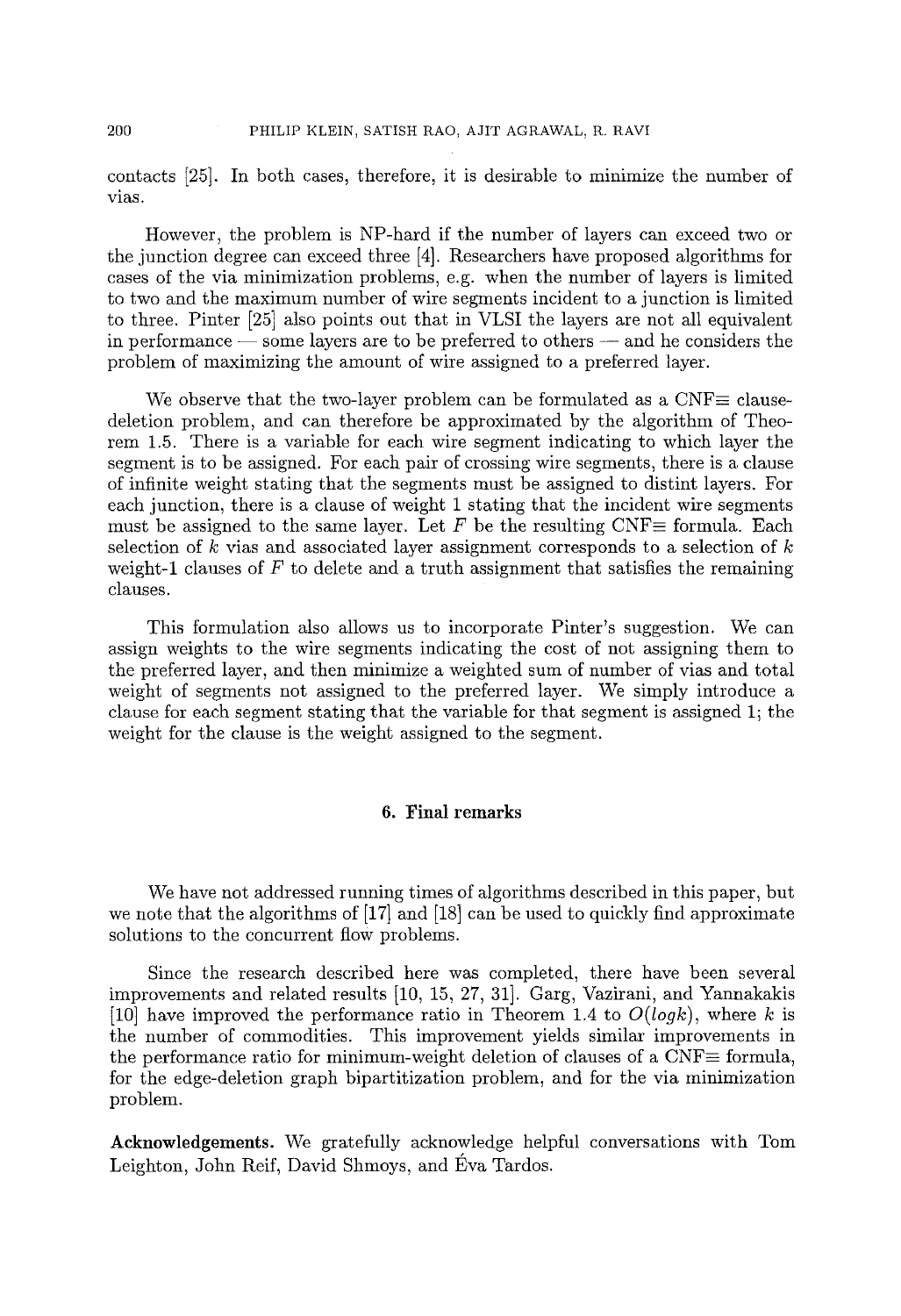#### **References**

- **[1] F.** BARAHONA: On via minimization, *IEEE Trans. Circuits Syst. 37,* 410-416.
- [2] F. BARAHONA, M. GRÖTSCHEL, M. JÜNGER, and G. REINELT: An application of combinatorial optimization to statistical physics and circuit layout design, *Operations Research* 36 (1988), 493-513.
- [3] R.-W. CHEN, Y. KAJITANI, and S.-P. CHAN: A graph-theoretic via minimization algorithm for two-layer printed circuit boards, *IEEE Trans. Circuits Systems, CAS-30* (1983), 284-299.
- [4] H. CHOI, K. NAKAJIMA, and C.S. RIM: Graph bipartization and via minimization, *SIAM J. of Discrete Math.* 2 (1989), 38-47.
- [5] V. CHVATAL: Tough graphs and Hamiltonian circuits, *Discrete Mathematics 5*  (1973), 215-228.
- [6] E. DAHLHOUS, D. S. JOHNSON, C. H. PAPADIMITRIOU, P. D. SEYMOUR, and M. YANNAKAKIS: The complexity of multiway cuts, *Proc. 24th ACM Symposium on Theory of Computing* (1992), 241-251.
- [7] P. ELIAS, A. FEINSTEIN, and C.E. SHANNON: A note on the maximum flow through a network, *IRS Trans. Information Theory IT* 2 (1956), 117-119.
- [8] L. R. FORD, JR., and D. R. FULKERSON: *Flows in Networks,* Princeton University Press, Princeton, New Jersey (1962).
- [9] A. FRANK: Packing paths, circuits, and cuts -- a survey, in: *Paths, Flows, and VLSI Layout, ed. B. Korte, L. Lovász, H. J. Prömel, A. Schrijver, Springer-Verlag* (1990), 47-100.
- [10] N. GARG, V. V. VAZIRANI, and M. YANNAKAKIS: Approximate max-flow min-(multi)cut theorems and their applications. *Proc. 25th ACM Symposium on the Theory of Computing* (1993), 698-707.
- [11] M. R. GAREY, and D. S. JOHNSON: *Computers and Intractability: A guide to the theory of NP-eompleteness,* W. H. Freeman, San Francisco (1979).
- [12] T. C. Hu: Multicommodity network flows, *Operations Research* 11, (1963), 344-360.
- [13] D. S. JOHNSON: Approximation algorithms for combinatorial problems, *Journal of Computer and System Sciences* 9 (1974), 256-278.
- [14] N. D. JONES, Y. E. LIEN, and W. T. LASSER: New problems complete for nondeterministic log space, *Math. Systems Theory,* 10 (1976), 1-17.
- [15] P. KLEIN, S. PLOTKIN, and S. RAO: Planar graphs, multicommodity flow, and network decomposition. *Proc. 25th ACM Symposium on the Theory of Computing*  (1991), 682-690.
- [16] P. KLEIN, S. PLOTKIN, S. RAO, and É. TARDOS: Bounds on the max-flow min-cut ratio for directed multicommodity flows, Brown University Technical Report CS-93-30 (1993).
- [17] P. KLEIN, S. PLOTKIN, C. STEIN, and E. TARDOS: Faster approximation algorithms for the unit capacity concurrent flow problem with applications to routing and finding sparse cuts, *SIAM Journal on Computing,* to appear.
- [18] F. T. LEIGHTON, F. MAKEDON, S. PLOTKIN, C. STEIN, É. TARDOS, S. TRAGOUDAS: Fast approximation algorithms for multicommodity flow problems, *Proceedings of the 23rd Annual ACM Symposium on Theory of Computing*  (1991), 191-111.
- [19] F. T. LEIGHTON, and S. RAO: An approximate max-flow rain-cut theorem for uniform multicommodity flow problems with application to approximation algorithms, *Proceedings, 29th Symposium on Foundations of Computer Science*  (1988), 422-431.